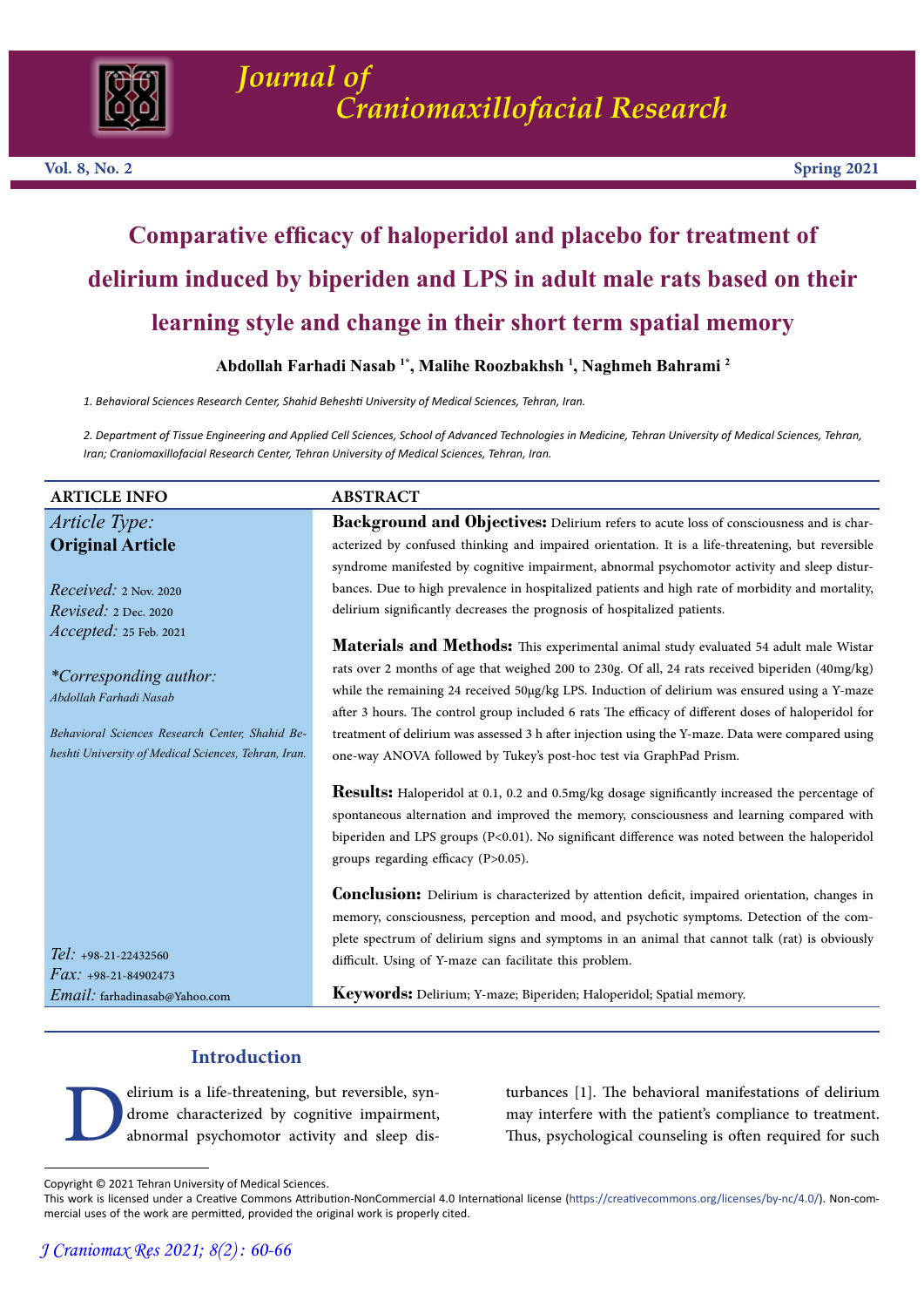patients [2]. The prevalence of delirium is 14% to 24% in the hospital setting, and increases by prolonged hos- pitalization (6-56%). Factors such as age, medication intake and associated disorders can increase the prev-<br>alence of delirium. Delirium often remains undetected<br>by the medical staff, and the prevalence of its misdiagnosis ranges from 40% to 60%, depending on the study setting [3].

The annual morbidity and mortality rate associated with delirium is 35% to 40%. The causes of delirium may vary and include stress, head trauma, fever, drug toxicity or withdrawal, metabolic disorders and organ insufficiency/failure. Despite several suggested causes, the underlying pathophysiology of delirium has yet to be elucidated. Recent studies suggest neurochemical disorders, inflammatory changes, oxidative stress and blood-brain barrier dysfunction as the possible causes of delirium. Delirium is not often easily diagnosed in medical settings [4]. A precise medical history taken from the patient companions can be of great help. Accordingly, all the causes and predisposing factors should be evaluated. The primary objective in lying cause. Another important objective is to provide physical, emotional and environmental support [4]. It has been witnessed that midazolam is used to man-<br>age delirium patients in general wards, intensive care units, cardiac care units, Orthopedic Departments and Emergency Rooms. However, according to the psychi- atric text books, administration of midazolam is only indicated to control and treat the symptoms of deliri- um following alcohol and benzodiazepine withdrawals [5].

Delirium is of lower interest to psychiatrists as a topic of research compared with schizophrenia and depression, and it has been largely overlooked in the emergency rooms and surgical and other medical wards [2]. Since delirium patients are mostly critical-<br>ly ill, they cannot be easily enrolled in clinical trials involving pharmaceutical interventions. Thus, animal studies are designed for this purpose. Studies on deliri- um in animals are limited. However, the available ones have addressed two possible mechanisms of delirium namely the hypo-cholinergic theory and the systemat-<br>ic inflammation theory [6]. Since the effective mecha-<br>nisms involved in induction of this syndrome and its treatment can be evaluated in Wistar rats, this study was designed to assess the efficacy of haloperidol for treatment of delirium in rats [7].

# **Materials and Methods**

This experimental animal study evaluated 108 male Wistar rats weighing 200-230g, that were over 2 months of age. The rats were obtained from the animal room of the Neuroscience Research Center of Shahid Beheshti University of Medical Sciences. The animals were kept in cages (4 to 5 rats per cage) under controlled temperature at 24±2°C and 12-h dark/12-h light cycles. The rats had ad libitum access to food and water except for the time of experiment. Each rat was only experimented once. The study was conducted in accordance with the protocols and guidelines for the care and use of laboratory animals by the American National Institute of Health, and the ethical consider- ations were strictly followed.

**Phase 1:** According to a pilot study, 42 rats received intraperitoneal injection of biperiden (4mg/kg) while the remaining 42 rats received intraperitoneal injection of 50µg/kg LPS. A control group was also considered, which included 6 rats that received intraperitoneal injection of saline. After the injection of medications, induction of delirium was ensured by behavioral assessment of rats.

**Phase 2:** In this phase, the Y-maze test was performed 3h after the injection of biperiden and LPS to assess the spatial working memory and learning of rats. Several models are employed to assess the trend of learning and memory of laboratory animal models considering the effect of medications on memory and the major role of hippocampus in spatial memory [8]. A plexi- glass Y-maze was used in this study; each arm of the maze measured 15cm (width) x 30cm (height) x 40cm (length). The arms merged at the center (Figure 1) [9].



*Figure 1.* Y-maze used in this study.

Each rat was placed at the end terminal of each arm and allowed to explore all areas of the maze for an 8-min period. The number of arm entries was re- corded for each rat. An entry occurred when all four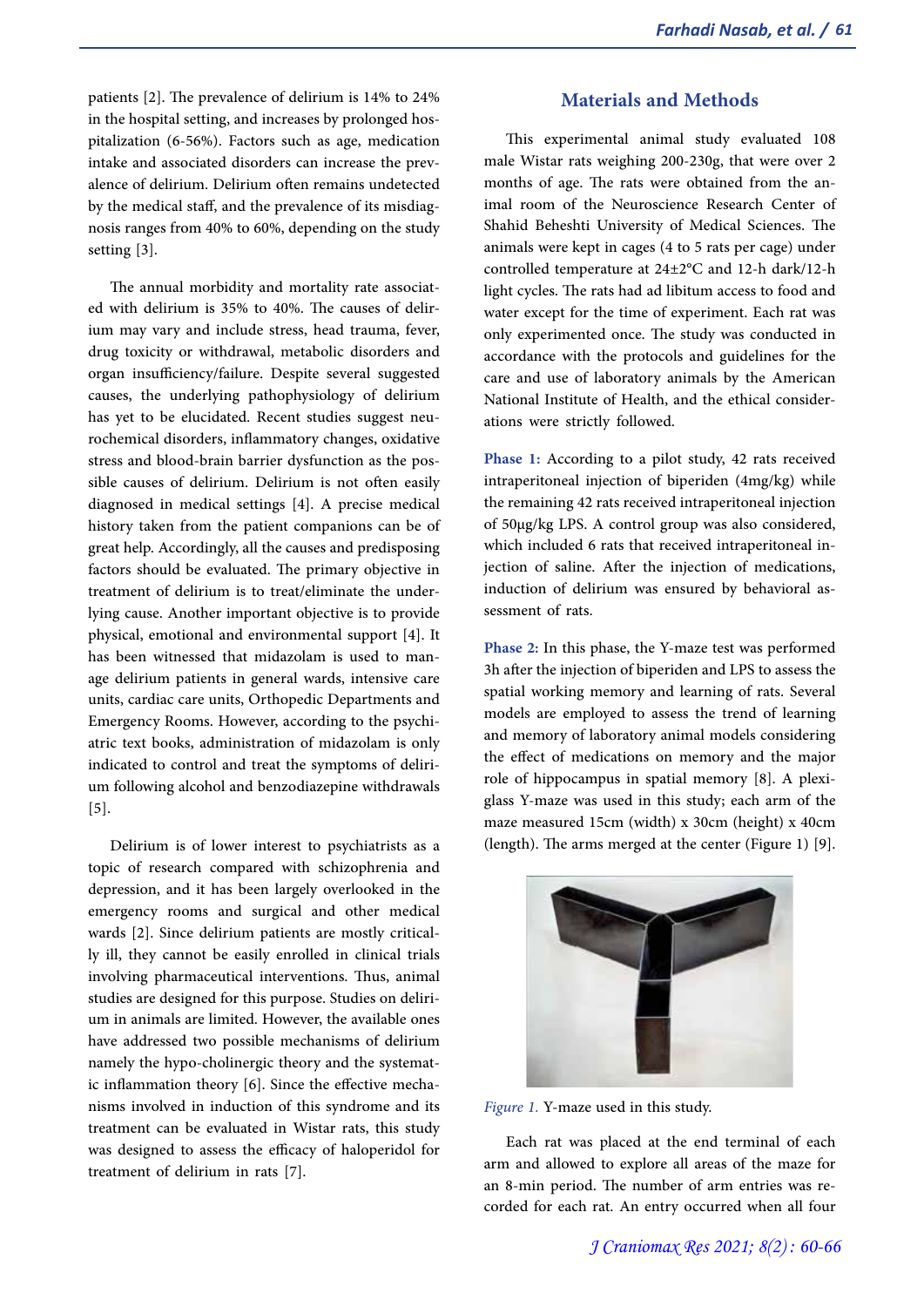limbs were within the arm. The number of arm entries and the number of triads were recorded to calculate the percentage of alternation as follows:

Number of triads/total number of arm entries x 100  $[10]$ .

**Phase 3:** After ensuring the induction of delirium, the rats were randomly divided into 6 groups to assess the therapeutic effect of different doses of haloperidol. The range of dosage was determined based on previous studies regarding the effects of haloperidol on behavior of rats [11,12]. that used a dosage range that did not cause complications (these studies had been conduct- ed on non-delirium cases since no previous study has evaluated the effect of haloperidol on delirium). The medications were obtained from Sobhan Pharmaceuticals and administered via an intraperitoneal injection. Three hours of time was allowed for the medication to take effect, and its effect on memory and learning was evaluated after 3h using the Y-maze.

The nine study groups were as follows:

**Placebo group:** That received saline injection.

Delirium induced by injection of 50µg/kg LPS.

Delirium induced by injection of 4mg/kg biperiden.

Delirium induced by injection of biperiden and the rats received 0.1mg/kg haloperidol.

Delirium induced by injection of biperiden and the rats received 0.2mg/kg haloperidol.

Delirium induced by injection of biperiden and the rats received 0.5mg/kg haloperidol.

Delirium induced by injection of LPS and the rats received 0.1mg/kg haloperidol.

Delirium induced by injection of LPS and the rats re- ceived 0.2mg/kg haloperidol.

Delirium induced by injection of LPS and the rats re- ceived 0.5mg/kg haloperidol.

#### **Statistical Analysis**

The results were reported as mean±standard devi- ation. Behavioral data were analyzed using one-way ANOVA followed by Tukey's post-hoc test via Graph- Pad Prism software. P<0.05 was considered statistically significant.

#### **Results**

The results of the Y-maze test indicate short-term spatial memory, consciousness and learning of rats. The frequency percentage of spontaneous alternation of adult male rats in the Y-maze test after injection of biperiden and LPS (n=6): The LPS and biperiden groups showed a significant reduction in the frequen- cy percentage of spontaneous alternation compared with the placebo (P<0.001, Figure 1). The therapeutic effects of 0.1, 0.2 and 0.5mg/kg doses of haloperidol on the percentage of continuous alternation of adult male rats in the Y-maze test after the injection of biperiden and LPS (n=6) compared with the biperiden and LPS groups are presented in Figures 2 and 3, respectively. The results are presented as mean±standard deviation.  $*P<0.005$ ,  $*P<0.001$ .



*Figure 2.* Frequency percentage of alternation in the LPS and biperiden groups compared with the placebo. The results are presented as mean±standard deviation. \*\*P<0.001.

# *J Craniomax Res 2021; 8(2) : 60-66*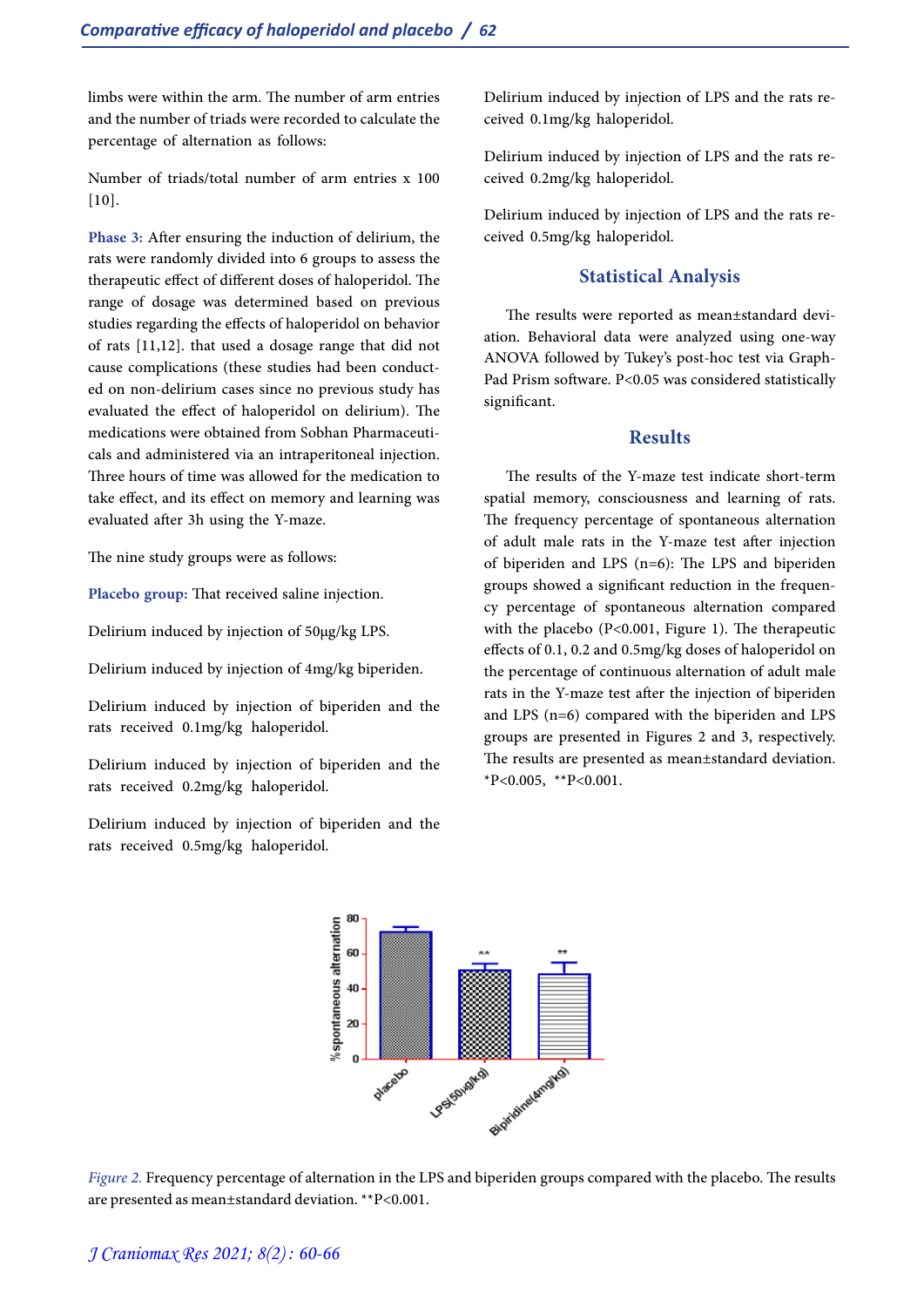

#### *Figure 3.*

#### **Discussion**

Studies on delirium in animals are limited. However, the available ones have addressed two possible mecha- nisms of delirium namely the hypo-cholinergic theory and the systematic inflammation theory [6]. Previous studies had addressed one of these mechanisms while in this study, we assessed both mechanisms, which is a strength of our study because we compared the possible causes of delirium as well. According to Cunningham [6] and Maclullich [13], animal models are required to understand the process of development of disease and its treatment in human beings. Induction of delirium was ensured using the Y-maze (learning and memo-<br>ry). Using the anti-cholinergic mechanism, we induced delirium in Wistar rats by intraperitoneal injection of 4mg/kg biperiden according to O'Hare et al, [14] who administered atropine to rats in 1997 and evalu- ated their behavioral changes using a maze. We used biperiden in our study to induce delirium because it is more commonly used in psychiatric wards. This meth- odology was in accordance with that of Tamura et al, [15] in 2006 who thoroughly explained the behavioral changes in rats. Also, their study was more recent than

others on this theory. Tamura et al. [15] administered 40mg/kg biperiden to Wistar rats to induce delirium and assessed their behavioral changes. We performed a pilot study and showed that use of 4mg/kg biperiden caused the same behavioral changes in rats. Howev- er, they could not induce delirium by using 0.4 and 4mg/kg doses in rats. During the course of our study, administration of 4mg/kg biperiden caused significant behavioral changes and decreased spontaneous alternation in rats. Another mechanism used in our study was based on the theory of inflammation induction by using 50µg/kg LPS. Similarly, Cuningham et al, in 2008 used 100µg/kg LPS to induce cognitive changes and neurodegenerative diseases in animal models. Cuning- ham et al. [16] evaluated the behavioral changes in rats 3h after the injection of LPS using the Y-maze to assess their spatial memory and revealed significant changes. The changes were also significant in our study but in a shorter time, which was closer to the findings of Culley et al, [17] who reported behavioral changes at 2 h after the injection of LPS. Our study was almost similar to that of Cuningham et al, [18] regarding the Y-maze test used for assessment of memory and learning, and evaluation of higher routes involved in development of de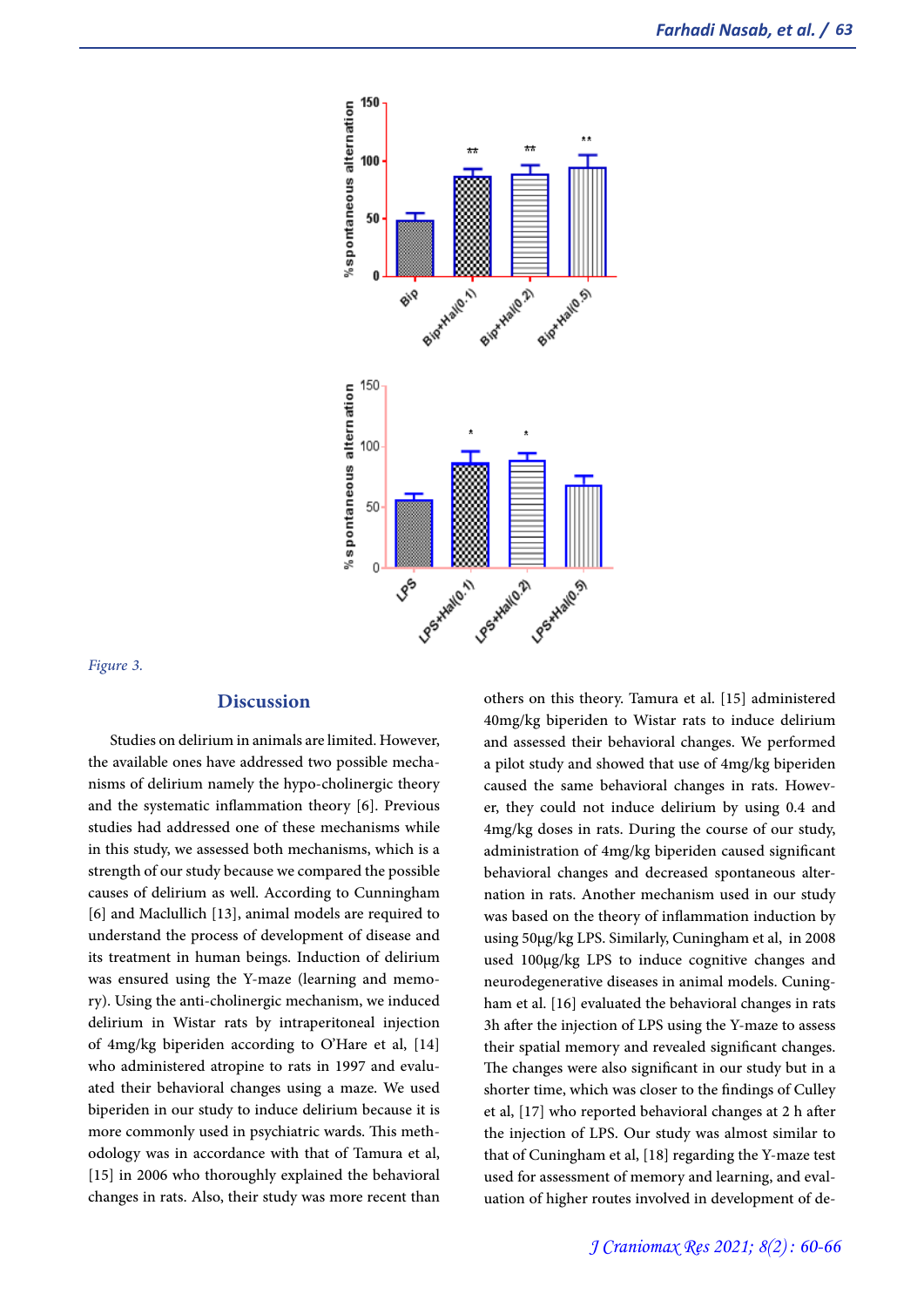lirium in the central nervous system. Culley et al, [17] in 2014 reported that 50µg/kg LPS caused systemic in- flammation and affected the hippocampal-dependent memory and caused behavioral changes particularly in terms of attention and cognitive flexibility. They used the attentional set shifting task to assess cognitive aging and prefrontal cortex function. Cuningham et al. [16] evaluated the behavioral changes at three different time points: 2 h after injection, 24 h after injection and 48 h after injection. The changes were not significant at 24 and 48 h after injection, and the behaviors returned to normal at 48 h after injection. In our study, LPS caused behavioral changes and spontaneous alternation that lasted for 60 min to 24 h after the injection in case of no treatment and then stopped, which was somehow in line with the results of Cuningham et al [17]. However, in terms of dosage, we induced these changes using a lower dosage of medication.

Induction of delirium via the inflammation mecha- nism in our study was similar to the studies by Zhipeng et al, [19] in 2014 and Peng et al, [7] in 2016 who in- duced delirium in rats after a surgical procedure via the inflammation mechanism. In their studies, Y-maze was used to assess the behavioral changes in rats and their learning and spatial memory. In their studies, delirium lasted from 2 h to 9 h after surgery and then subsided and gradually resolved within 24 h after the surgical procedure. Our results were similar to their findings. After the induction of delirium, the therapeutic effect of haloperidol on delirium in adult male rats was eval- uated.

No experimental animal study is available on the therapeutic effect of medications on delirium. Howev-<br>er, similar studies have been conducted on dementia and Alzheimer's disease in rats. Park et al, in 2017 eval- uated the effect of Humulus japonicus on Alzheimer's disease induced in rats [8]. Nakamura et al, in 1998 evaluated the effect of aniracetam on Alzheimer's dis- ease in mice [20]. Javadi-Paydar et al, in 2011 evaluated the effect of atorvastatin [21] and Javadi-Paydar et al, in 2012 evaluated the effect of granisetron on cognitive impairment in mice with induced dementia [22]. In 1998, Nakamura et al. used aniracetam to resolve attention deficit disorder caused by apomorphine [18]. It seems that researchers were more interested to study dementia rather than delirium. The reason may be the uncertainly about the causes of delirium, high number of suggested etiologies and the fact that its treatment is mainly based on the resolution of the underlying pathology.

Studies on treatment of dementia such as the one by Javadi-Paydar et al, in 2012 [22] reported improvement<br>of memory deficit induced by scopolamine using granisetron. Another study by the same authors in 2011 reported improvement of memory deficit induced by scopolamine using atorvastatin. The abovementioned studies used the Y-maze to assess the memory deficit, similar to our study. In our study, the effect of different doses of haloperidol was evaluated on delirium induced by two possible mechanisms. No significant difference was noted between LPS and biperiden groups regard- ing the therapeutic effect of haloperidol irrespective of the mechanism of induction of delirium. The results of the Y-maze test, which indicates the short-term spatial memory, consciousness and learning of rats, showed no significant difference between delirium induction by LPS and biperiden, and both mechanisms caused significant changes with regard to memory deficit, consciousness and learning of rats.

Haloperidol in lower doses (0.1 and 0.2mg/kg) caused significant improvement in percentage of spon- taneous alternation in LPS-induced delirium group compared with 0.5mg/kg dosage. However, this was not the case for biperiden-induced delirium group, and all three doses of haloperidol were effective in this group. The reason may be the fact that haloperidol directly affects the same receptors activated by biper-<br>iden (anticholinergic receptors leading to consequent increase in dopamine) and blocks them. However, this is not the case for systemic inflammation, and the ex-<br>trapyramidal effects gradually appear following the ad-<br>ministration of 0.5mg/kg dosage. Thus, we focused on a number of key cognitive and physical symptoms of delirium and used the Y-maze to assess memory deficit and impaired consciousness and learning.

## **Acknowledgement**

The authors would like to thank Dr. Fereshteh Motamedi at the Neuroscience Research Center of Shahid Beheshti University of Medical Sciences. This study was part of a thesis by Dr. Maliheh Rouzbakhsh (#404) and obtained ethical approval from Shahid Beheshti University of Medical Sciences (IR.SBMU. SM.REC.1394.121).

# **Conflict of Interest**

There is no conflict of interest to declare.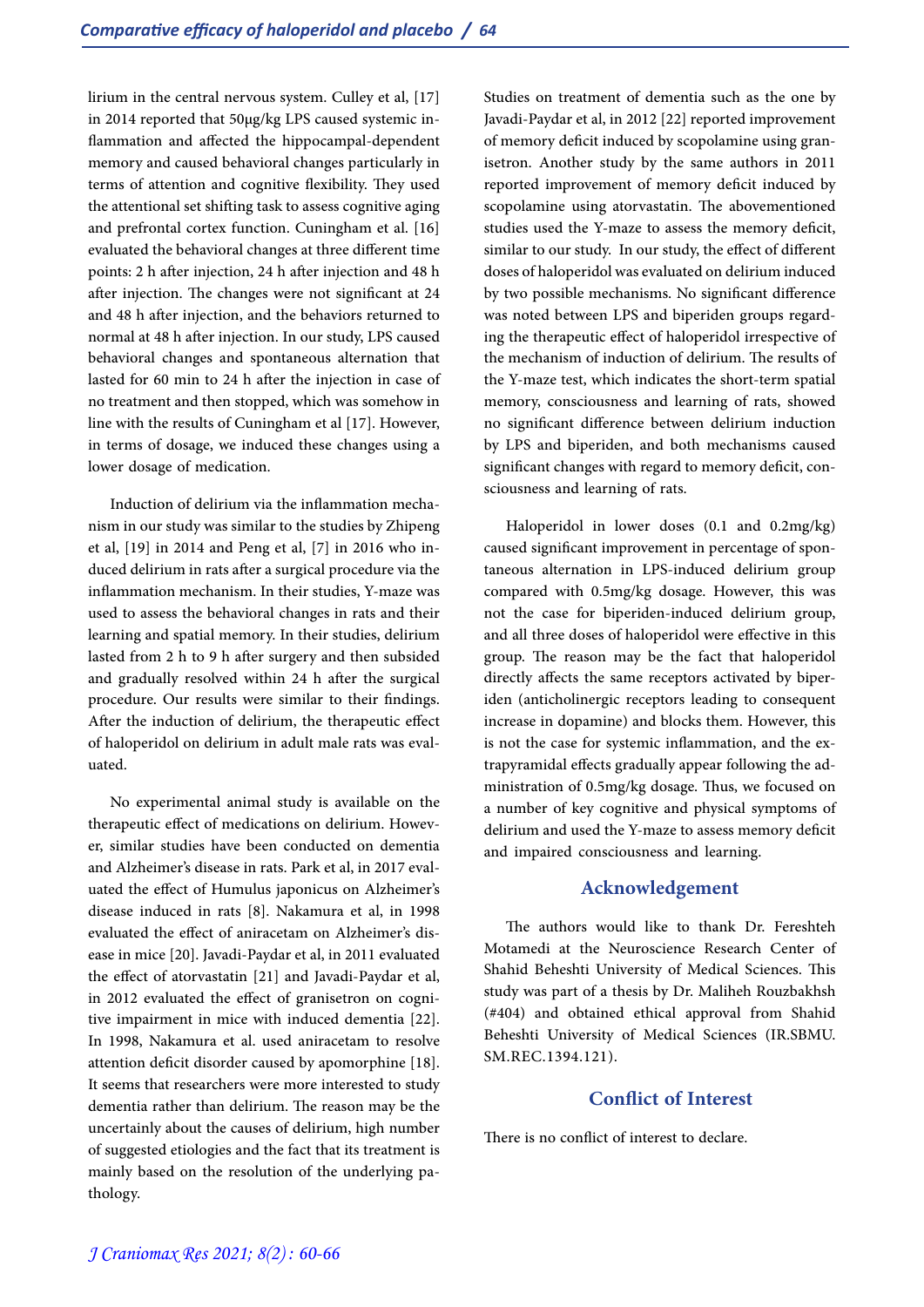## **References**

- [1] Sadock Benjamin J, Sadock Virginia A, Ruiz Pedro. Delirium, Dementia, and Amnestic and Other Cognitive Disorders and Mental Disorders Due to a General Medical Condition. In: Kaplan & Sadock's Comprehensive Textbook of Psychiatry, 9th Edition; 2011.p. 1153-1167.
- [2] Sadock Benjamin James, Sadock Virginia Alcott. Delirium, Dementia, and Amnestic and Other<br>Cognitive Disorders. In: Kaplan & Sadock's Synopsis of Psychiatry: Behavioral Sciences/Clinical Psychiatry, 11th Edition; 2015.p.323-329.
- [3] J. Jewel Shim , Jacqueline M. Leung. An update tion, diagnosis and management: Best Practice & Research Clinical Anaesthesiology 26 (2012) 327–343.
- [4] George J, Bleasdale S, Singleton SJ (1997): Causes and prognosis of delirium in elderly patients admitted to a district general hospital. Age Ageing 26:423–427.
- [5] John W. Devlin, Nada S. Al-Qadhee, Yoanna Skrobik, Pharmacologic prevention and treatment of delirium in critically ill and non-critically ill hospitalised patients:A review of data from prospective, randomised studies: Best Practice & Research Clinical Anaesthesiology 26 (2012) 289–309.
- [6] Colm Cunningham1 and Alasdair MJ MacLullich. At the extreme end of the psychoneuroimmunological spectrum: Delirium as a maladaptive sickness behaviour response: Brain Behav Immun. 2013 February; 28: 1–13. doi:10.1016/j. bbi.2012.07.012.
- [7] Mian Peng, Ce Zhang, Yuanlin Dong, Yiying Zhang, Harumasa Nakazawa, Masao Kaneki et al. Battery of behavioral tests in mice to study postoperative delirium: Scientific Reports (2016) 1-13.
- [8] Tae-Shin Park, Young-Kyoung Ryu, Hye-Yeon Park, Jae Yun Kim, Jun Go, Jung-Ran Noh. Humulus japonicus inhibits the progression of Alzheimer's disease in a APP/PS1 transgenic mouse model: International Journal Of Molecular Medicine 39: 21-30, 2017.
- [9] Different kinds of mazes and what they're used [In- ternet]. [cited 2003-2004] Available from: http://

ratbehavior.org/RatsAndMazes.htm.

- [10] Richman CL, Dember WN, Kim P (1987) Sponta- neous alternation behavior: a review. Curr Psychol 5: 385-391.
- [11] Silvˆania M.M. Vasconcelos, Viviane S. Nascimento, Carlos R.A. Nogueira, Carlos M.A.G. Vieira, Franscisca Cléa F. Sousa, Marta M.F. Fonteles, Glauce S.B. Viana. Effects of aloperidol on rat behavior and density of dopaminergic D2-like receptors: Behavioural Processes 63 (2003) 45–52.
- [12] Flávia Regina Cruz Diasa, Liana Wermelinger de Matosa, Maria de Fátima dos Santos ampaiob, Robert J. Careyc, Marinete Pinheiro Carrera. Opposite effects of low versus high dose haloperidol treatments on spontaneous and apomorphine induced motor behavior: Evidence that at a very low dose haloperidol acts as an indirect dopamine agonist: Behavioural Brain Research 229 (2012) 153–159.
- [13] Maclullich, AMJ, Anand, A, Davis, DHJ, Jackson, T, Barugh, A, Hall, RJ. New horizons in the pathogenesis, assessment and management of delirium' Age and Ageing, 2013: 667-674.
- [14]Eugene O'hare, Derik T. Weldon, Kris Bettin, James Cleary, John R. Mach, JR. Serum Anticholinergic Activity and Behavior Following Atropine Sulfate Administration in the Rat: Pharmacology Biochemistry and Behavior, 1997 Vol. 56, No. 1, pp. 151–154.
- [15]Yoshiyuki Tamura, Shigeru Chiba, Hideki Taka- saki, Kazuki Tabata, Yuji Ishimaru, Takahiro Ishimoto. Biperiden-induced delirium model in rats: A behavioral and electroencephalographic study: B rain research 1115 (2006) 194–199.
- [16]Colm Cunningham, Suzanne Campion, Katie Lun- non, Carol L. Murray, Jack F.C. Woods, Robert M.J. Deacon et al. Systemic Inflammation Induces Acute Behavioral and Cognitive Changes and Ac- celerates Neurodegenerative Disease: Biol Psychi- atry 2009; 65:304–312.
- [17] Deborah J. Culley 1, Mary Snayd1, Mark G. Baxter, Zhongcong Xie, In Ho Lee, James Rudolph. Systemic inflammation impairs attention and cognitive flexibility but not associative learning in aged rats: possible implications for delirium: Frontiers in Aging Neuroscience (June 2014 )1-7.